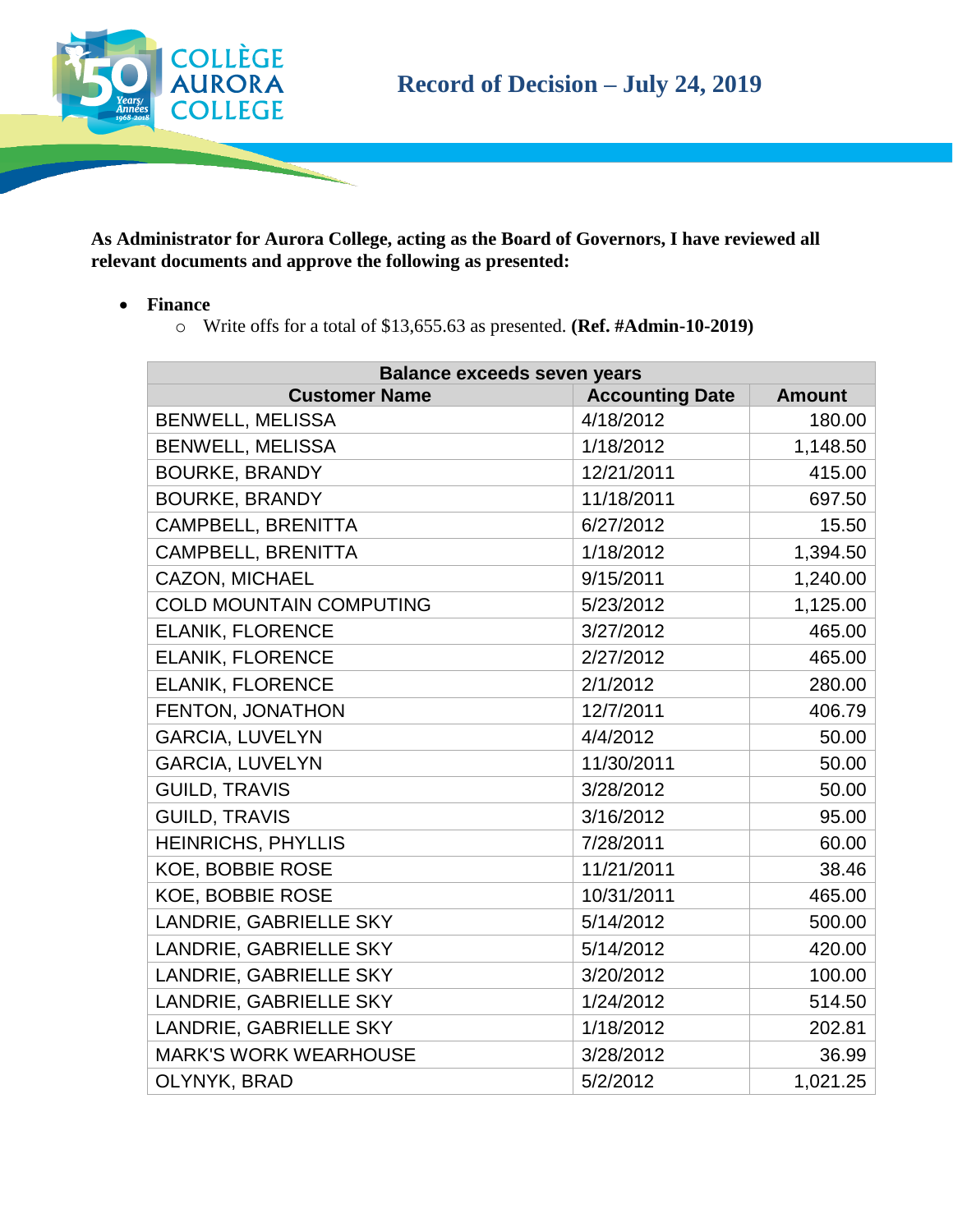| OLYNYK, BRAD                            | 1/31/2012  | 512.73    |
|-----------------------------------------|------------|-----------|
| POKIAK, JESSICA                         | 10/6/2011  | 46.25     |
| POKIAK, JESSICA                         | 7/29/2011  | 40.00     |
| THOMAS, JENNIFER                        | 9/21/2011  | 34.47     |
| THRASHER, LLOYD                         | 1/26/2012  | 290.37    |
| <b>TYESON'S CATERING AND CONSULTING</b> | 1/26/2012  | 260.00    |
| <b>VERMILLION, JOHN</b>                 | 11/24/2011 | 298.00    |
| <b>VOUDRACH, TRISH</b>                  | 11/21/2011 | 351.00    |
| <b>VOUDRACH, TRISH</b>                  | 10/6/2011  | 40.43     |
| <b>Total</b>                            |            | 13,310.05 |

| <b>Balance under \$30</b>   |                        |               |  |
|-----------------------------|------------------------|---------------|--|
| <b>Customer Name</b>        | <b>Accounting Date</b> | <b>Amount</b> |  |
| ANSDELL, SHANTA LYNN MARIE  | 1/10/2019              | 0.01          |  |
| <b>BONNETROUGE, GARRETT</b> | 12/7/2018              | 4.63          |  |
| <b>BOUCHER, SHYLA</b>       | 2/5/2019               | 20.00         |  |
| <b>BOURQUE, BRADLEY</b>     | 2/24/2017              | 18.92         |  |
| <b>CASAWAY, SWEETGRASS</b>  | 1/24/2017              | 1.58          |  |
| <b>CAZON, SHANNON</b>       | 12/1/2017              | 9.78          |  |
| CLEMENT, DANIEL             | 5/1/2019               | 12.34         |  |
| <b>DESCHENE, BONNIE</b>     | 3/4/2019               | 0.90          |  |
| EKPAKOHAK, EPIKGHOUT        | 3/27/2013              | 16.68         |  |
| <b>GARGAN, WILMA</b>        | 12/14/2012             | 5.20          |  |
| JALIL AGA, RANA             | 1/10/2019              | 0.01          |  |
| JOHNSEN, SANDRA             | 6/1/2017               | 24.00         |  |
| <b>KORIE, ZITA</b>          | 1/10/2019              | 0.01          |  |
| KOTCHILEA, TOBY J           | 11/30/2015             | 1.00          |  |
| LANDRY, WILLIAM             | 4/5/2018               | 20.69         |  |
| MACDONALD, NADINE M         | 7/13/2018              | 0.33          |  |
| MARIE-JEWELL, JEANNIE       | 10/31/2017             | 13.73         |  |
| MARIE-JEWELL, JEANNIE       | 9/28/2017              | 17.41         |  |
| MARIE-JEWELL, JEANNIE       | 6/30/2017              | 18.20         |  |
| NADLI, ROLAND               | 11/5/2018              | 14.90         |  |
| <b>OQALLAK, JONAH</b>       | 4/29/2016              | 5.40          |  |
| PIERROT, MARY T.            | 1/10/2019              | 27.30         |  |
| RABESCA, JOHN PAUL JR       | 12/7/2018              | 3.98          |  |
| RAYMOND, JODIE              | 9/9/2013               | 18.48         |  |
| SYDNEY, MORGAN              | 2/2/2018               | 18.66         |  |
| THRASHER, TIFFANY           | 11/13/2015             | 20.00         |  |
| TSETSO-HORASSI, DARLENE     | 8/23/2017              | 15.83         |  |
| <b>WEDAWIN, LARRY JAMES</b> | 2/25/2015              | 25.00         |  |
| <b>WEYALLON, RACHENDA</b>   | 12/7/2018              | 4.63          |  |